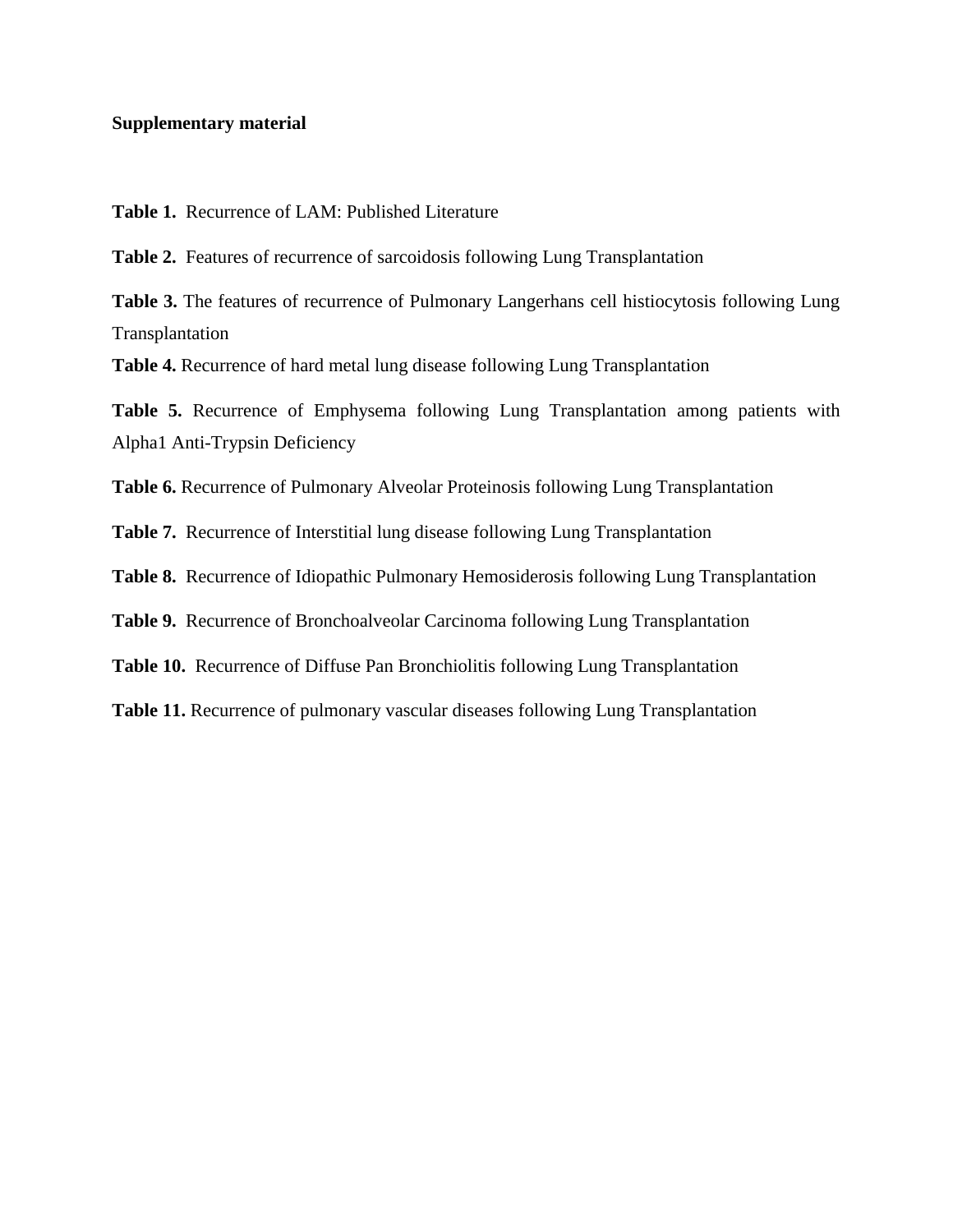| Ref                 | No. of         | <b>Type of</b> | Age at          | <b>Donor</b> | Post-transplant    | Post-transplant    | <b>Outcomes</b>                      |
|---------------------|----------------|----------------|-----------------|--------------|--------------------|--------------------|--------------------------------------|
|                     | patients       | transplant     | transplantation |              | immunosuppressive  | complications      |                                      |
|                     |                |                | (yr)            |              | drugs              |                    |                                      |
| Nine JS             | $\mathbf{1}$   | SLT: left      | 45              | Male         | FK-506             | Recurrent<br>right | COD: disseminated fungal infection   |
| al<br>et            |                |                |                 | cadave       | Prednisone         | <b>PNX</b>         | R-LAM was confirmed on autopsy       |
| (22)                |                |                |                 | ric          | Aerolised          | Left<br>renal      | (3 years after LT)                   |
|                     |                |                |                 |              | cyclosporine       | lymphangioleomy    |                                      |
|                     |                |                |                 |              |                    | oma                |                                      |
|                     |                |                |                 |              |                    | <b>BOS</b>         |                                      |
|                     |                |                |                 |              |                    | Pulmonary          |                                      |
|                     |                |                |                 |              |                    | embolism           |                                      |
| O'Brien             | 1              | SLT: right     | 42              | Male         | Cyclosporine       | Right<br>chylous   | COD:<br>cholecystectomy<br>post      |
| al<br>et            |                |                |                 | cadave       | Azathioprine       | pleural effusion   | pneumonia and respiratory failure    |
| (23)                |                |                |                 | ric          | Prednisone         | AR                 | R-LAM was confirmed on autopsy       |
|                     |                |                |                 |              |                    |                    | (2 years after LT)                   |
| Bittman             | $\mathbf{1}$   | SLT:right      | $\overline{34}$ | Male         | $\overline{NA}$    | AR                 | 1 year after LT OLB: BO              |
| n                   |                |                |                 | Cadav        |                    |                    | 2 years after LT: PNX COD:           |
| al<br>et            |                |                |                 | eric         |                    |                    | Aspergillus                          |
| (24)                |                |                |                 |              |                    |                    | pneumonia,                           |
|                     |                |                |                 |              |                    |                    | R-LAM was confirmed on autopsy       |
|                     |                |                |                 |              |                    |                    | (2 years after LT)                   |
| Bittman             | $\mathbf{1}$   | SLT:right      | 33              | Male         | NA                 | <b>NONE</b>        | COD: PNX-Right & hypoxemia           |
| n                   |                |                |                 | Cadav        |                    |                    | R-LAM was confirmed on autopsy       |
| al<br>et            |                |                |                 | eric         |                    |                    | (2 years after LT)                   |
| (25)                |                |                |                 |              |                    |                    |                                      |
| Chen et             | $\mathbf{1}$   | Living-        | $\overline{23}$ | Mothe        | <b>NA</b>          | Massive chylous    | 6 months after LT right PE and left  |
| $al\left(26\right)$ |                | donor          |                 | r and        |                    | PE &               | <b>PNX</b>                           |
|                     |                | lobar          |                 | sister       |                    | ascites            | R-LAM: left lung                     |
|                     |                |                |                 |              |                    |                    | 2 years after LT; diagnosed by cysts |
|                     |                |                |                 |              |                    |                    | in CT & TBLB                         |
| Benden              | $\overline{4}$ | $2$ SLT $\,$   | NA              | NA           | Cyclosporine or    | NA                 | 2 SLT: both alive >36 months post-   |
| al<br>et            |                | $2$ DLT $\,$   |                 |              | Tacrolimus         |                    | transplant,                          |
| (13)                |                |                |                 |              | Prednisone         |                    | 2 DLT: 1 died 44 months post-        |
|                     |                |                |                 |              | Azathioprine<br>or |                    | transplant                           |
|                     |                |                |                 |              | <b>MMF</b>         |                    | due to respiratory failure, and the  |
|                     |                |                |                 |              |                    |                    | other was still alive at             |
|                     |                |                |                 |              |                    |                    | the end of the study period 110      |
|                     |                |                |                 |              |                    |                    | months post-transplant,              |
|                     |                |                |                 |              |                    |                    |                                      |
|                     |                |                |                 |              |                    |                    |                                      |

**Table 1.** Recurrence of LAM: Published Literature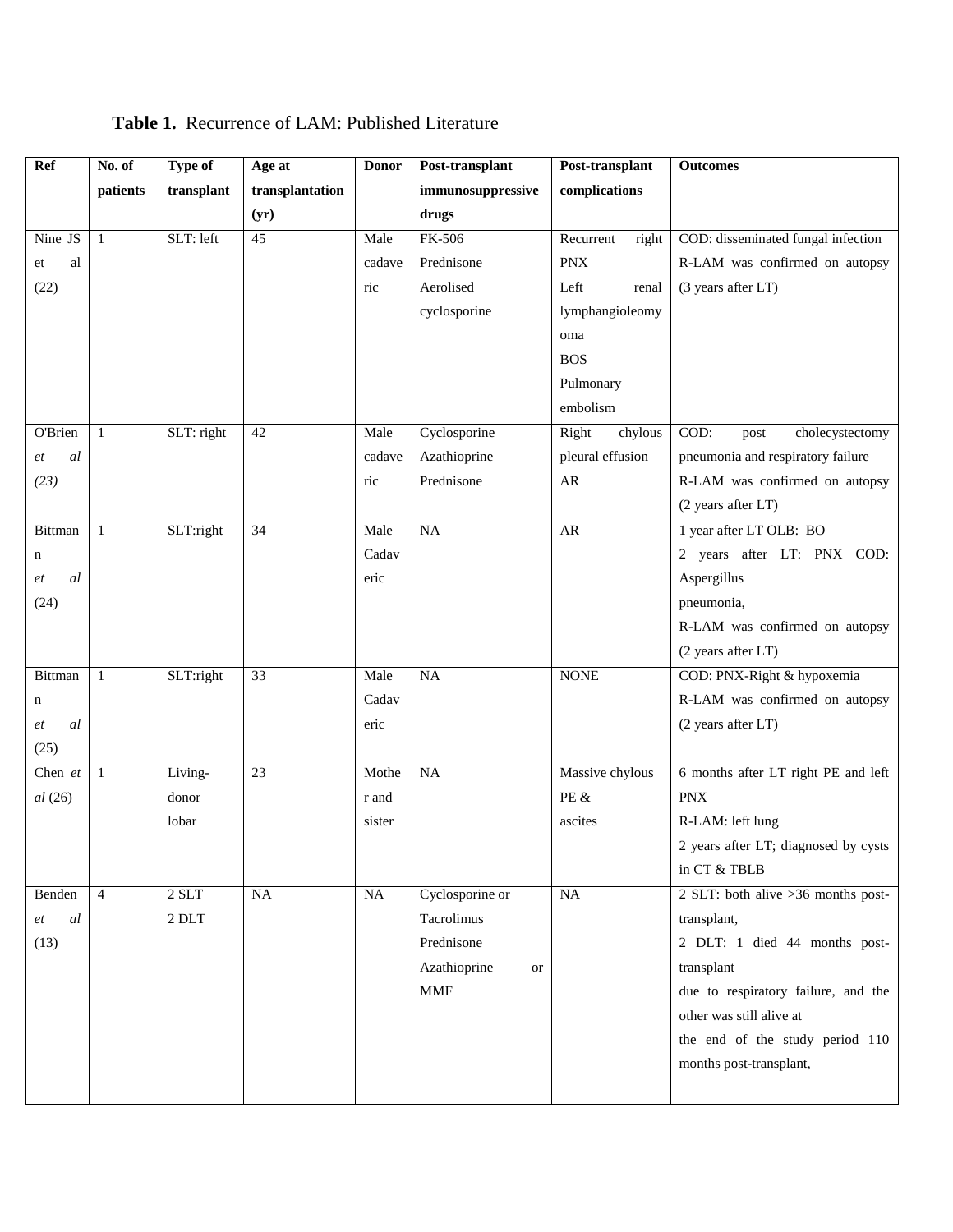| Zaki et   | $\mathbf{1}$   | <b>BLT</b> | 66              | NA            | prednisone                | left upper<br>lobe | 9 years after LT she developed R-       |
|-----------|----------------|------------|-----------------|---------------|---------------------------|--------------------|-----------------------------------------|
| al $(17)$ |                |            |                 |               | tacrolimus                | lobectomy<br>for   | LAM based on TBLB                       |
|           |                |            |                 |               | mycophenolate             | pseudomonas        | COD: chronic rejection along with       |
|           |                |            |                 |               | mofetil                   | abscess            | R-LAM                                   |
|           |                |            |                 |               |                           | Aspergillus,       |                                         |
|           |                |            |                 |               |                           | Pseudomonas &      |                                         |
|           |                |            |                 |               |                           | MAC infection      |                                         |
| Pigula    | 2              | SLT        | <b>NA</b>       | <b>NA</b>     | Cyclosporine<br><b>or</b> | One<br>pt          | 2 R-LAM identified at autopsy, at 2     |
| FA et al  |                |            |                 |               | tacrolimus,               | retransplanted     | and<br>30<br>months<br>months<br>after  |
| (27)      |                |            |                 |               | Azathioprine              | due to PGD &       | transplantation.                        |
|           |                |            |                 |               | Prednisone                | pulm embolism      |                                         |
| Sugimo    | $\mathbf{1}$   | Bilateral  | $\overline{23}$ | <b>Brothe</b> | Azathioprine              | None               | 5 years after LT R-LAM occurred         |
| to        |                | Living-    |                 | $\mathbf r$   | Tacrolimus                |                    | based on radiologic findings and        |
| al<br>et  |                | donor      |                 |               | Prednisone                |                    | deteriorating pulmonary function,       |
| (28)      |                | lobar      |                 |               |                           |                    | clinical<br>symptoms,<br>which<br>her   |
|           |                |            |                 |               |                           |                    | included dyspnea and chylothorax,       |
|           |                |            |                 |               |                           |                    | were significantly improved after       |
|           |                |            |                 |               |                           |                    | treatment with sirolimus.               |
| Pechet    | $\mathbf{1}$   | <b>SLT</b> | <b>NA</b>       | NA            | Cyclosporine              | $\overline{NA}$    | diagnosed at autopsy following death    |
| TT et al  |                |            |                 |               | Azathioprine              |                    | from sepsis 22 months after LT          |
| (29)      |                |            |                 |               | Prednisone                |                    |                                         |
| Reynau    | $\mathfrak{2}$ | NA         | <b>NA</b>       | <b>NA</b>     | Tacrolimus                | <b>NA</b>          | $R-LAM$<br>occurred<br>the<br>one<br>on |
| d-        |                |            |                 |               | Prednisone                |                    | transplanted lung<br>(with specific     |
| Gaubert   |                |            |                 |               | Azathioprine              |                    | radiological<br>histological<br>and     |
| al<br>et  |                |            |                 |               |                           |                    | findings)<br>other<br>and<br>the<br>on  |
| (30)      |                |            |                 |               |                           |                    | mediastinal<br>and<br>retroperitoneal   |
|           |                |            |                 |               |                           |                    | lymph nodes                             |
| Ando et   | $\overline{4}$ | NA         | <b>NA</b>       | <b>NA</b>     | NA                        | <b>NA</b>          | Diagnosed by TBLB                       |
| al $(15)$ |                |            |                 |               |                           |                    |                                         |
| Collins   | $\mathbf{1}$   | <b>SLT</b> | $\rm NA$        | $_{\rm NA}$   | $\rm NA$                  | <b>NA</b>          | R-LAM occurred 24 months after          |
| J(31)     |                |            |                 |               |                           |                    | LT, autopsy confirmed                   |
| Taveira   | $\mathbf{1}$   | <b>BLT</b> | 26              | NA            | NA                        | Pleural effusions, | R-LAM occurred 36 months after          |
| -Da       |                |            |                 |               |                           | pneumothocaces,    | LT. Multiple cystic lesions in both     |
| Silva et  |                |            |                 |               |                           | fungal infection   | lungs with elevated VEGF                |
| al $(32)$ |                |            |                 |               |                           |                    |                                         |
| Karbow    | $\mathbf{1}$   | <b>SLT</b> | 44              | NA            | Cyclosporine              | NA                 | diagnosed at autopsy following death    |
| niczek    |                |            |                 |               | Azathioprine              |                    | from Aspergillus pneumonia 22           |
| et al (5) |                |            |                 |               | Prednisone                |                    | months after LT                         |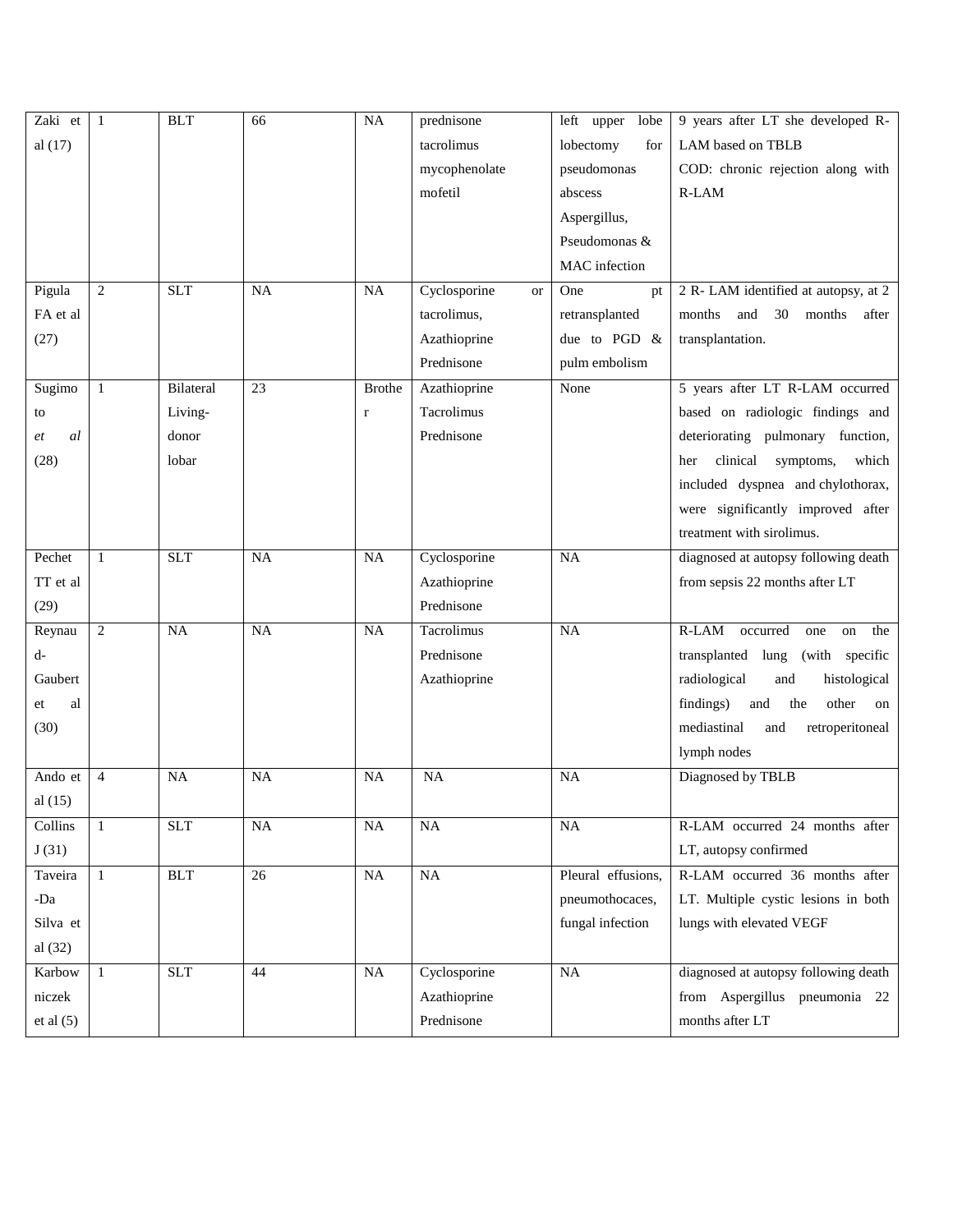NA: Not available, SLT: Single lung transplantation, BLT: Bilateral lung transplantation, R-LAM: Recurrence of LAM, COD: Cause of death, MAC: Mycobacterium avium intercellulere, PNX: Pneumothorax, TBLB: Transbronchial lung biopsy, BAL: Bronchoalveolar lavage, PE: Pleural effusion, PGD: Primary graft dysfunction, BOS: Bronchiolitis obliterans

**Table 2.** Features of recurrence of sarcoidosis following Lung Transplantation

| Ref.                   | No. of          | No of RS       | Mean            | Type of tx     | Post-transp. IS | $\overline{\mathbf{DX}}$ | Post-transp.            | <b>Outcomes</b>   | <b>Survival</b>     |
|------------------------|-----------------|----------------|-----------------|----------------|-----------------|--------------------------|-------------------------|-------------------|---------------------|
|                        | transpl         |                | age             |                | drugs           |                          | complications           |                   |                     |
|                        |                 |                |                 |                |                 |                          |                         |                   |                     |
| Johnson et             | 5               | 4 incidental   | 42              | <b>SLT</b>     | Cyclosporin     | <b>TBLB</b>              | AR                      | AR                | <b>NA</b>           |
| al $(44)$              |                 |                |                 |                | Azathioprine    |                          | <b>BO</b>               | No<br>recurrence  |                     |
|                        |                 |                |                 |                |                 |                          |                         | after 3 months    |                     |
| Pigula FA              | $\overline{9}$  | $\overline{4}$ | NA              | NA             | Cyclosporine or | <b>TBLB</b>              | 1 died due to           | $4$ IPA           | $\overline{NA}$     |
| et al $(27)$           |                 |                |                 |                | tacrolimus      |                          | multiorgan              |                   |                     |
|                        |                 |                |                 |                | Azathioprine    |                          | failure                 |                   |                     |
|                        |                 |                |                 |                | Prednisone      |                          |                         |                   |                     |
| Walker S et            | $\overline{12}$ | $\overline{3}$ | $\overline{NA}$ | SLT:10         | cyclosporin     | <b>TBLB</b>              | 2 died<br>perop:        | The granulomas    | 5-year survival 56% |
| al (37)                |                 | $\mathbf{1}$   |                 | BLT:2          | Azathioprine    |                          | donor<br>acute          | were identified   |                     |
|                        |                 | symptomatic    |                 |                | Prednisolone    |                          | organ                   | at five, six, and |                     |
|                        |                 |                |                 |                |                 |                          | mulfunction; 1          | 56 months after   |                     |
|                        |                 |                |                 |                |                 |                          | died on 10th            | tx                |                     |
|                        |                 |                |                 |                |                 |                          | day due to the          |                   |                     |
|                        |                 |                |                 |                |                 |                          | same reason             |                   |                     |
| Bjørtuft et            | $\mathbf{1}$    | $\mathbf{1}$   | $\overline{46}$ | <b>SLT</b>     | $\overline{NA}$ | OLB                      | AR, CMV, BO             | RS<br>was         |                     |
| al $(43)$              |                 | incidental     |                 |                |                 |                          |                         | diagnosed<br>26   |                     |
|                        |                 |                |                 |                |                 |                          |                         | weeks after LT    |                     |
|                        |                 |                |                 |                |                 |                          |                         | 46 weeks later    |                     |
|                        |                 |                |                 |                |                 |                          |                         | re-transplant; RS |                     |
|                        |                 |                |                 |                |                 |                          |                         | occurred again    |                     |
| Carre P et             | $\mathbf{1}$    | $\mathbf{1}$   | 25              | <b>SLT</b>     | Cyclosporin     | <b>TBLB</b>              | <b>AR</b>               | SR occurred 24    |                     |
| al $(55)$              |                 | incidental     |                 |                | Azathioprine    |                          |                         | 36 months<br>&    |                     |
|                        |                 |                |                 |                | Prednisolone    |                          |                         | after LT          |                     |
| Kazerooni              | $\overline{2}$  | 2 incidental   | 43/44           | <b>BLT/HLT</b> | NA              | <b>TBLB</b>              | patient<br>$\mathbf{1}$ | SR occurred 15    | NA                  |
| EA et al               |                 |                |                 |                |                 |                          | developed               | months and 12     |                     |
| (47)                   |                 |                |                 |                |                 |                          | <b>ARDS</b>             | months after LT   |                     |
| Martinez               | $1\,$           | $1-$           | 40              | <b>BLT</b>     | $\overline{NA}$ | <b>TBLB</b>              |                         | SR occurred 13    |                     |
| JF<br>al<br>${\it et}$ |                 | smptomatic     |                 |                |                 |                          |                         | months after LT   |                     |
| (48)                   |                 |                |                 |                |                 |                          |                         |                   |                     |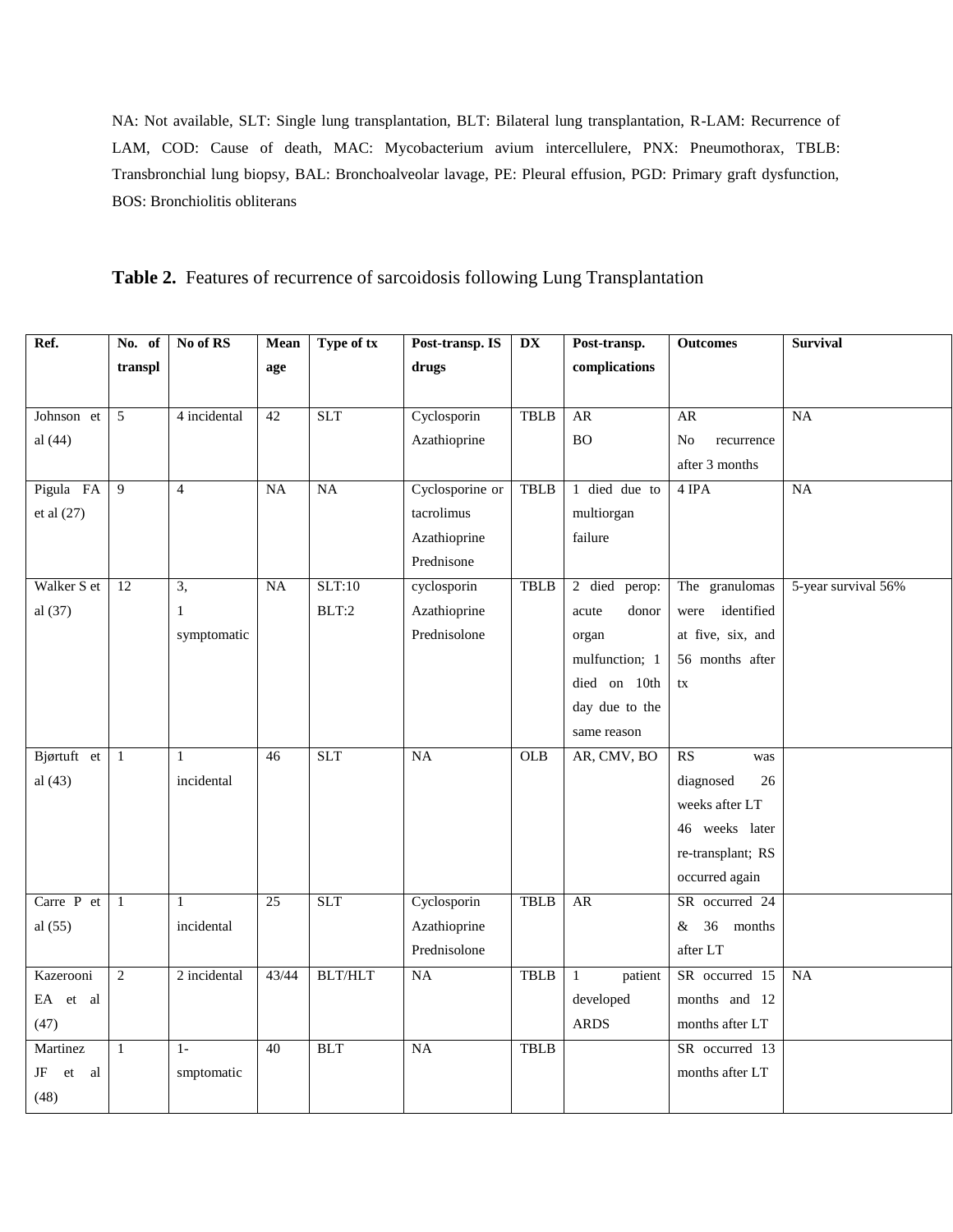| M et al<br><b>Bronchial</b><br>COD: TB, CMV<br>infection, PTLD<br>(56)<br>anastomotic<br>stricture<br><b>SLT</b><br>Cyclosporin<br><b>NONE</b><br>AR occurred 1 &<br>Martel S et<br>$\overline{25}$<br><b>TBLB</b><br>$\mathbf{1}$<br>1<br>al $(45)$<br>incidental<br>2 years after LT<br>Azathioprine<br>RS occurred 22<br>prednisone<br>months after LT<br>3 years after LT |  |
|-------------------------------------------------------------------------------------------------------------------------------------------------------------------------------------------------------------------------------------------------------------------------------------------------------------------------------------------------------------------------------|--|
|                                                                                                                                                                                                                                                                                                                                                                               |  |
|                                                                                                                                                                                                                                                                                                                                                                               |  |
|                                                                                                                                                                                                                                                                                                                                                                               |  |
|                                                                                                                                                                                                                                                                                                                                                                               |  |
|                                                                                                                                                                                                                                                                                                                                                                               |  |
|                                                                                                                                                                                                                                                                                                                                                                               |  |
|                                                                                                                                                                                                                                                                                                                                                                               |  |
|                                                                                                                                                                                                                                                                                                                                                                               |  |
| <b>BO</b>                                                                                                                                                                                                                                                                                                                                                                     |  |
| $\overline{59}$<br><b>NONE</b><br>RS occurred 12<br>Kiatboonsri<br><b>BLT</b><br>Cyclosporin<br><b>TBLB</b><br>$\mathbf{1}$<br>$\mathbf{1}$                                                                                                                                                                                                                                   |  |
| C.et al $(57)$<br>Azathioprine<br>18 months<br>symptomatic<br>&                                                                                                                                                                                                                                                                                                               |  |
| prednisone<br>after LT on each                                                                                                                                                                                                                                                                                                                                                |  |
| lungs                                                                                                                                                                                                                                                                                                                                                                         |  |
| respectively                                                                                                                                                                                                                                                                                                                                                                  |  |
| RS<br>Nunley DR<br><b>SLT</b><br>Cyclosporin or<br>$\overline{9}$<br>5<br><b>TBLB</b><br>NA<br>44,4<br>$67\%$ at one year<br>occurred                                                                                                                                                                                                                                         |  |
| incidental<br>tacrolimus<br>et al $(46)$<br>earliest<br>21<br>at                                                                                                                                                                                                                                                                                                              |  |
| Azathioprine<br>days,<br>average                                                                                                                                                                                                                                                                                                                                              |  |
| prednisone<br>224 days after                                                                                                                                                                                                                                                                                                                                                  |  |
| LT.                                                                                                                                                                                                                                                                                                                                                                           |  |
| $COD(n:4)$ :                                                                                                                                                                                                                                                                                                                                                                  |  |
| Refractory<br>AR,                                                                                                                                                                                                                                                                                                                                                             |  |
| $\rm CMV$<br>&                                                                                                                                                                                                                                                                                                                                                                |  |
| aspergillus                                                                                                                                                                                                                                                                                                                                                                   |  |
| <b>CNS</b><br>infection,                                                                                                                                                                                                                                                                                                                                                      |  |
| infection<br>with                                                                                                                                                                                                                                                                                                                                                             |  |
| Nocardia                                                                                                                                                                                                                                                                                                                                                                      |  |
| $\overline{12}$<br>2 incidental<br>NA<br>SLT/BLT:4/8<br>Cyclosporin<br><b>TBLB</b><br>5 pts died<br>66% at 1 year, 40% at 2<br>Arcasoy                                                                                                                                                                                                                                        |  |
| SM et al<br>Azathioprine<br>COD: aspergillus<br>years, and 31% at 3 years                                                                                                                                                                                                                                                                                                     |  |
| (58)<br>prednisone<br>infection (n:3),                                                                                                                                                                                                                                                                                                                                        |  |
| intraoperative                                                                                                                                                                                                                                                                                                                                                                |  |
| hemorrhage(n:1),                                                                                                                                                                                                                                                                                                                                                              |  |
| hemolytic                                                                                                                                                                                                                                                                                                                                                                     |  |
| uremic syndrome                                                                                                                                                                                                                                                                                                                                                               |  |
| SLT/BLT:6/2<br>8<br><b>TBLB</b><br>$AR$ (all)<br>RS<br>Ionescu<br>NA<br>39-53<br>NA<br>occurred                                                                                                                                                                                                                                                                               |  |
| DN et al<br>between<br>6                                                                                                                                                                                                                                                                                                                                                      |  |
| (40)<br>months<br>to<br>2                                                                                                                                                                                                                                                                                                                                                     |  |
| years after LT                                                                                                                                                                                                                                                                                                                                                                |  |
| <b>SLT</b><br>$\overline{7}$<br>3<br><b>TBLB</b><br>BOS $(1)$ : died<br>RS occurred 1-6<br>Milman N<br>$\overline{51}$<br>Cyclosporin                                                                                                                                                                                                                                         |  |
| et al (59)<br>Azathioprine<br>months after LT                                                                                                                                                                                                                                                                                                                                 |  |
| prednisone                                                                                                                                                                                                                                                                                                                                                                    |  |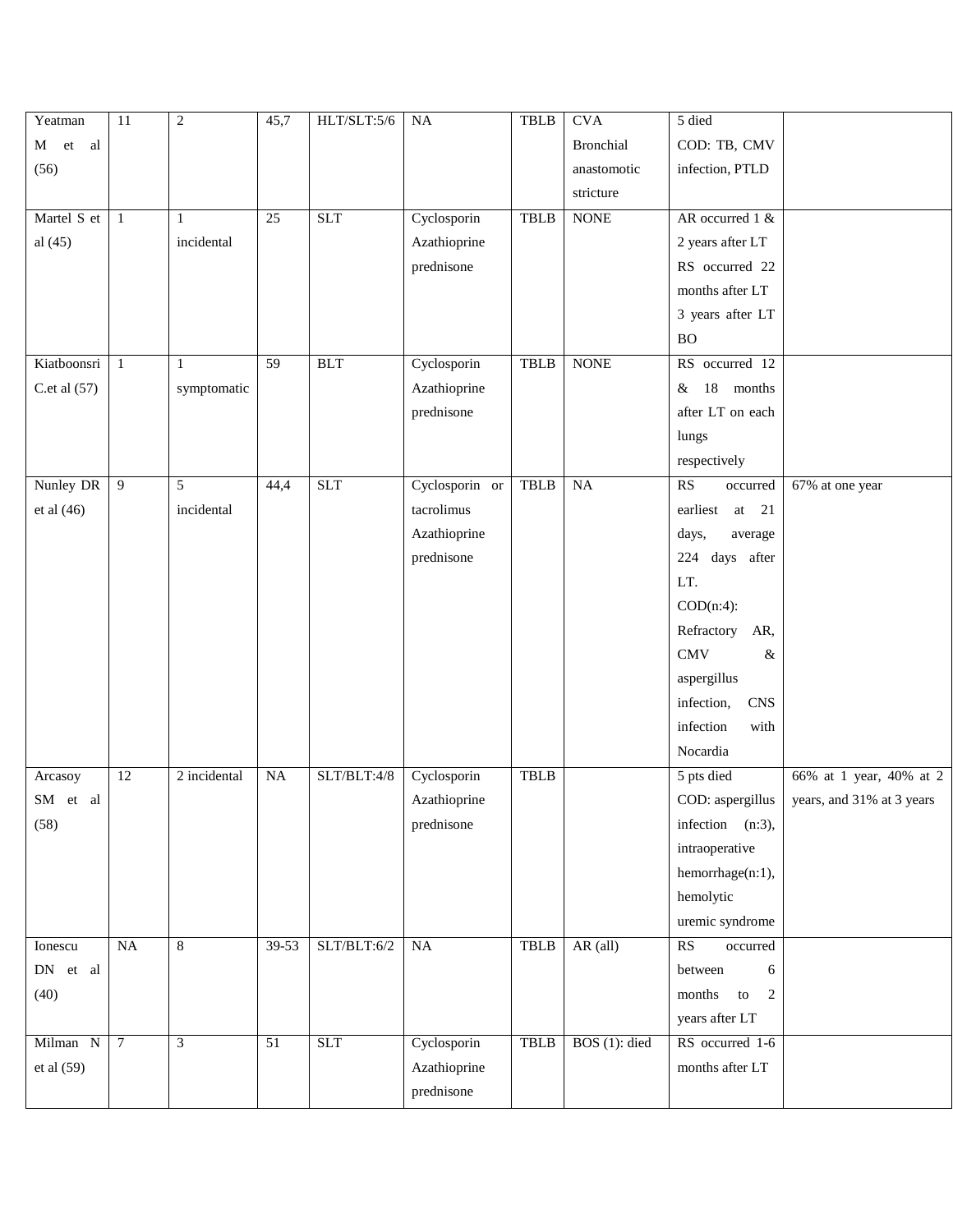| Banga A et   | $\overline{30}$ | 7 incidental | $\overline{50,7}$ | SLT:5          | Either                  | <b>TBLB</b> |               | RS<br>occurred    | 1-year, 3-year, and 5-year |
|--------------|-----------------|--------------|-------------------|----------------|-------------------------|-------------|---------------|-------------------|----------------------------|
| al $(41)$    |                 |              |                   | BLT:24         | tacrolimus<br><b>or</b> |             |               | between 6 weeks   | survival was 80%, 63.3%,   |
|              |                 |              |                   | HLT:1          | cyclosporin,            |             |               | 12 months<br>to   | and 50%, respectively. RS  |
|              |                 |              |                   |                | mycophenolate           |             |               | after LT          | had no impact on survival  |
|              |                 |              |                   |                | mofetil or              |             |               | AR was seen       |                            |
|              |                 |              |                   |                | Azathioprine            |             |               | lower in RS pts   |                            |
|              |                 |              |                   |                | and prednisone          |             |               |                   |                            |
| Collins J et | 26              | 9            | 40-59             | SLT:3 BLT:5    | $_{\rm NA}$             | <b>TBLB</b> | NA            | RS<br>occurred    | NA                         |
| al $(31)$    |                 |              |                   | HLT:1          |                         |             |               | between 3 to 24   |                            |
|              |                 |              |                   |                |                         |             |               | months after LT   |                            |
|              |                 |              |                   |                |                         |             |               |                   |                            |
| Le Pavec J   | 112             | 11           | 52                | SLT:8          | NA                      | <b>TBLB</b> | <b>PGD:24</b> | 36 pts died       | 5-year survival was 69%    |
| et al (38)   |                 |              |                   | <b>BLT:101</b> |                         |             | Hemothorax:16 | COD: CLAD:14,     |                            |
|              |                 |              |                   | HLT:3          |                         |             |               | infection:9,      |                            |
|              |                 |              |                   |                |                         |             |               | bleeding:2,       |                            |
|              |                 |              |                   |                |                         |             |               | sudden death:2,   |                            |
|              |                 |              |                   |                |                         |             |               | multiple<br>organ |                            |
|              |                 |              |                   |                |                         |             |               | failure:2,        |                            |
|              |                 |              |                   |                |                         |             |               | cancer:1, PGD:1,  |                            |
|              |                 |              |                   |                |                         |             |               | other:3           |                            |
|              |                 |              |                   |                |                         |             |               | 3 pts underwent   |                            |
|              |                 |              |                   |                |                         |             |               | re-tx             |                            |
|              |                 |              |                   |                |                         |             |               | RS<br>occurred    |                            |
|              |                 |              |                   |                |                         |             |               | usually in 24     |                            |
|              |                 |              |                   |                |                         |             |               | months            |                            |

NA: Not available, SLT: Single lung transplantation, BLT: Bilateral lung transplantation, HLT: Heart lung transplantation RS: Recurrence of sarcoidosis, CLAD: Chronic lung allograft dysfunction, AR: Acute rejection, re-tx: re-transplantation, COD: Cause of death, CMV: Cytomegalovirus, PTLD: Posttransplant lymphoproliferative disorder, PGD: Primary graft dysfunction, BOS: Bronchiolitis obliterans, IPA: Invasive pulmonary aspergillosis

**Table 3.** The features of recurrence of Pulmonary Langerhans cell histiocytosis following Lung Transplantation

| Ref. | No of tx/no   | <b>Pre-tx symptoms</b> | Mean | Type of   | Post-transp. IS | DX | Post-transp.  | Outcomes |
|------|---------------|------------------------|------|-----------|-----------------|----|---------------|----------|
|      | <b>R-PLCH</b> |                        | age  | ŧν<br>LΔ. | drugs           |    | complications |          |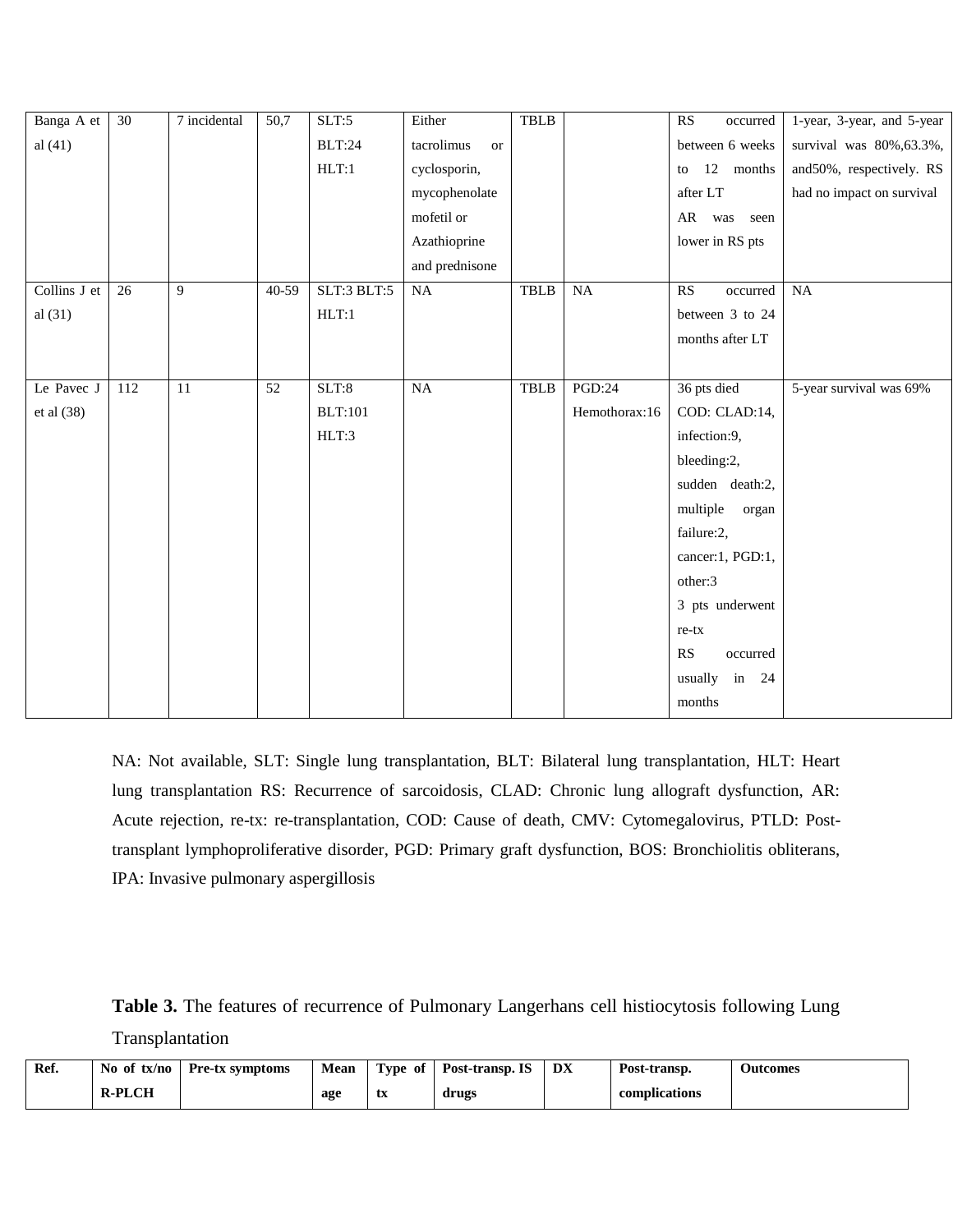| Gabbay   | 1            | DI at age 12, no     | 32              | <b>BLT</b> | cyclosporin     | <b>TBLB</b> | <b>NONE</b>                                | 24 and 30 months after tx           |
|----------|--------------|----------------------|-----------------|------------|-----------------|-------------|--------------------------------------------|-------------------------------------|
| al<br>et |              | smoking, restr PFT,  |                 |            | Azathioprine    |             |                                            | R-PLCH occurred                     |
| (69)     |              | DLCO,<br>reduced     |                 |            | Prednisolone    |             |                                            |                                     |
|          |              | <b>PHT</b>           |                 |            |                 |             |                                            |                                     |
| Habib et | $\mathbf{1}$ | $R-PNX$              | 28              | blt        | cyclosporin     | <b>TBLB</b> | $\overline{\text{CMV}}$<br>$\&$<br>$P_{.}$ | 11 months after tx R-PLCH           |
| al (70)  |              |                      |                 |            | azathioprine    |             | aeruginosa                                 | occurred                            |
|          |              |                      |                 |            | prednisolone    |             | pneumonia                                  |                                     |
| Etienne  | Case 1       | Smoker, dyspnea, a   | 21              | <b>SLT</b> | cyclosporin     | <b>TBLB</b> | CMV                                        | 12 months after tx                  |
| al<br>et |              | cough, weight loss,  |                 |            | azathioprine    |             |                                            | R-PLCH occurred (resumed            |
| (71)     |              | PFT:<br>fatigue,     |                 |            | prednisolone    |             |                                            | smoking)                            |
|          |              | obstructive,<br>and  |                 |            |                 |             |                                            |                                     |
|          |              | oxygen desaturation  |                 |            |                 |             |                                            |                                     |
|          |              | on exercise          |                 |            |                 |             |                                            |                                     |
|          | Case 2       | Smoker, DI & R-      | $\overline{31}$ | <b>SLT</b> | cyclosporin     | <b>TBLB</b> | septicemia due to                          | 12 months after tx                  |
|          |              | <b>PNX</b>           |                 |            | azathioprine    |             | Staphylococcus                             | R-PLCH occurred (resumed            |
|          |              |                      |                 |            | prednisolone    |             | aureus and severe                          | smoking)                            |
|          |              |                      |                 |            |                 |             | hyponatremia due                           |                                     |
|          |              |                      |                 |            |                 |             | desmopressin<br>to                         |                                     |
|          |              |                      |                 |            |                 |             | abuse                                      |                                     |
| Collins  | 4/1          | NON-SMOKER           | $\overline{21}$ | NA         | $\overline{NA}$ | <b>TBLB</b> | <b>NA</b>                                  | 7 months after tx R-PLCH            |
| al<br>et |              |                      |                 |            |                 |             |                                            | occurred                            |
| (31)     |              |                      |                 |            |                 |             |                                            |                                     |
| Dauriat  | 39/8         | Nonsmoker:2,         | 38,5            | $SLT:15$ , | NA              | CT,<br>3:   | <b>NA</b>                                  | Recurrence<br>was<br>seen           |
| G et al  |              | smoker:1,<br>current |                 | BLT:15,    |                 | 4:          |                                            | between 12-60months                 |
| (72)     |              | former smoker:35     |                 | HLT:9      |                 | TBLB,       |                                            | COD: 1 pneumonia, 1 lung            |
|          |              |                      |                 |            |                 | 1: SLB      |                                            | morphine<br>$\mathbf{1}$<br>cancer. |
|          |              |                      |                 |            |                 |             |                                            | overdose                            |
|          |              |                      |                 |            |                 |             |                                            | 3 pts resumed smoking               |

NA: Not available, SLT: Single lung transplantation, BLT: Bilateral lung transplantation, HLT: Heart lung transplantation R-PLCHS: Recurrence of pulmonary Langerhans cell histiocytosis, re-tx: re-transplantation, COD: Cause of death, CMV: Cytomegalovirus, PGD: Primary graft dysfunction, CT: computed tomogram, DI: diabetes insipidus, & R-PNX: Recurrent pneumothorax, PFT: Pulmonary function test, DLCO: diffusion capacity for carbon monoxide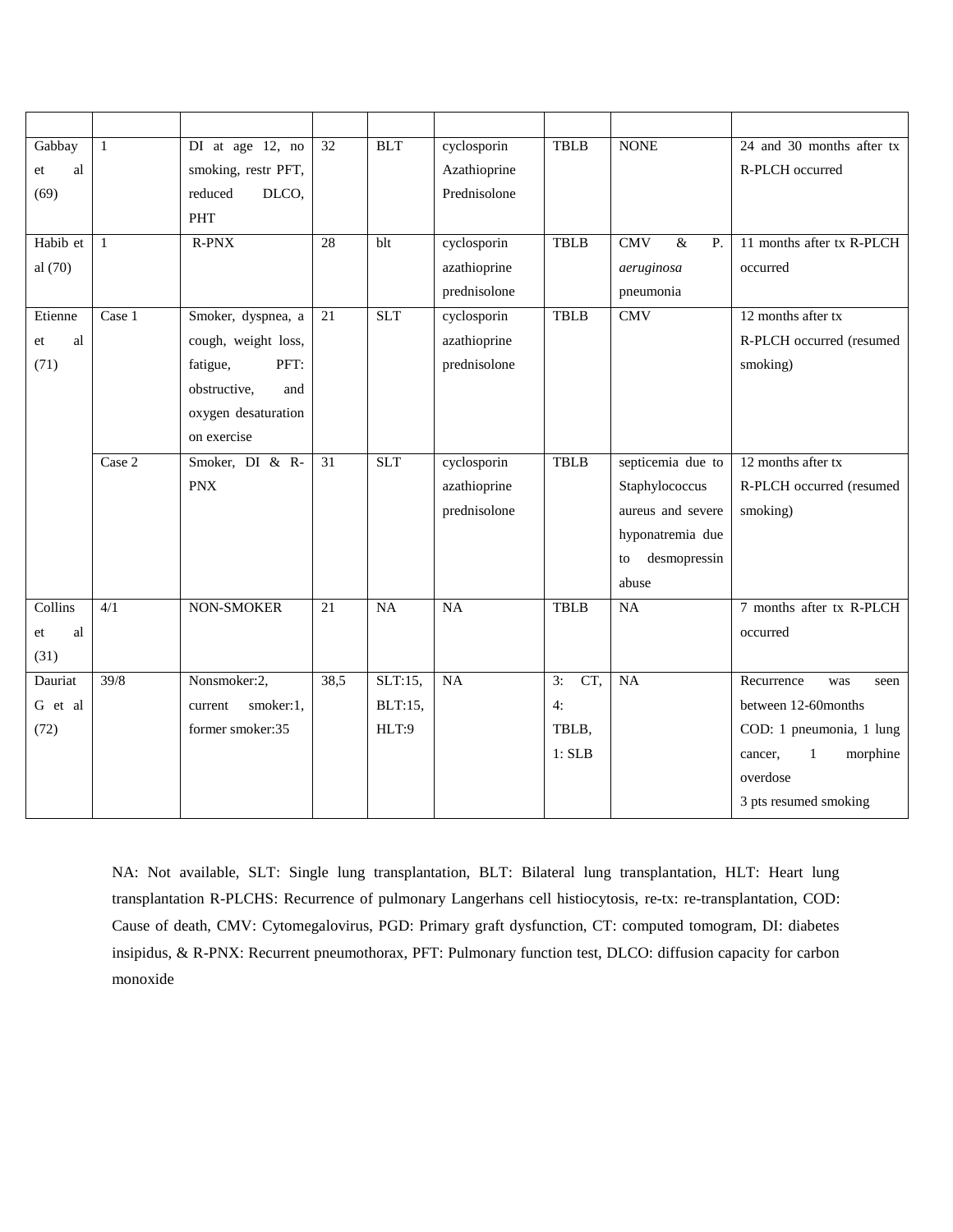| Disease            | Ref.                      | Year | No. of<br>patie<br>nts | Type of<br>transplant | Age at<br>transpl<br>antatio<br>$\mathbf{n}$ (yr.) | Time to<br>relapse | Post-transplant<br>complications                    | <b>Outcomes</b> |
|--------------------|---------------------------|------|------------------------|-----------------------|----------------------------------------------------|--------------------|-----------------------------------------------------|-----------------|
| Hard metal<br>lung | Tarabichi et<br>al $(78)$ | 2015 |                        | Single left           | 45                                                 | 900 days           | Grade A2 rejection,<br>3 episodes of lung<br>injury | exitus          |
|                    | Frost et al<br>(79)       | 1993 |                        | single                | <b>NA</b>                                          | 2 years            | NA.                                                 | exitus          |

**Table 4.** Recurrence of hard metal lung disease following Lung Transplantation

**Table 5.** Recurrence of Emphysema following Lung Transplantation among patients with Alpha1 Anti-Trypsin Deficiency

| Disease     | Ref.                 | Year | No. of<br>patie<br>nts | Type of<br>transplant | Age at<br>transpl<br>antatio<br>$\mathbf{n}(\mathbf{yr})$ | Time<br>to<br>relapse | Post-transplant<br>complications    | <b>Outcomes</b>                            |
|-------------|----------------------|------|------------------------|-----------------------|-----------------------------------------------------------|-----------------------|-------------------------------------|--------------------------------------------|
| <b>AATD</b> | Mal H. et al<br>(86) | 2004 | 1                      | Single right          | 50                                                        | 11 years              | lung<br>Acute<br>rejection episodes | Dyspnea,<br><b>FEV</b><br>52%<br>predicted |
|             | Ataya A<br>(87)      | 2020 | -1                     | bilateral             | 59                                                        | 2 years               | <b>NA</b>                           | Alive,<br>receiving<br>AAT<br>treatment    |

**Table 6.** Recurrence of Pulmonary Alveolar Proteinosis following Lung Transplantation

| Disease | Ref.                        | Year | No. of<br>patie<br>nts | Type of<br>transplant             | Age at<br>transpl<br>antatio<br>$\mathbf{n}(\mathbf{y}\mathbf{r})$ | Post-transplant<br>complications   | <b>Outcomes</b>                           | Genetic                            |
|---------|-----------------------------|------|------------------------|-----------------------------------|--------------------------------------------------------------------|------------------------------------|-------------------------------------------|------------------------------------|
| PAP     | Parker et al<br>(94)        | 1997 |                        | Bilateral                         | 41                                                                 | Mild obliterative<br>bronchiolitis | Recurrence of<br>disease after 3<br>years | <b>NA</b>                          |
|         | Santamaria<br>et al. $(95)$ | 2004 |                        | Heart*lung<br>transplantatio<br>n | 3                                                                  | EBV infection                      | Died 26<br>months after<br>tx             | SLC7A7 gene<br>mutation<br>causing |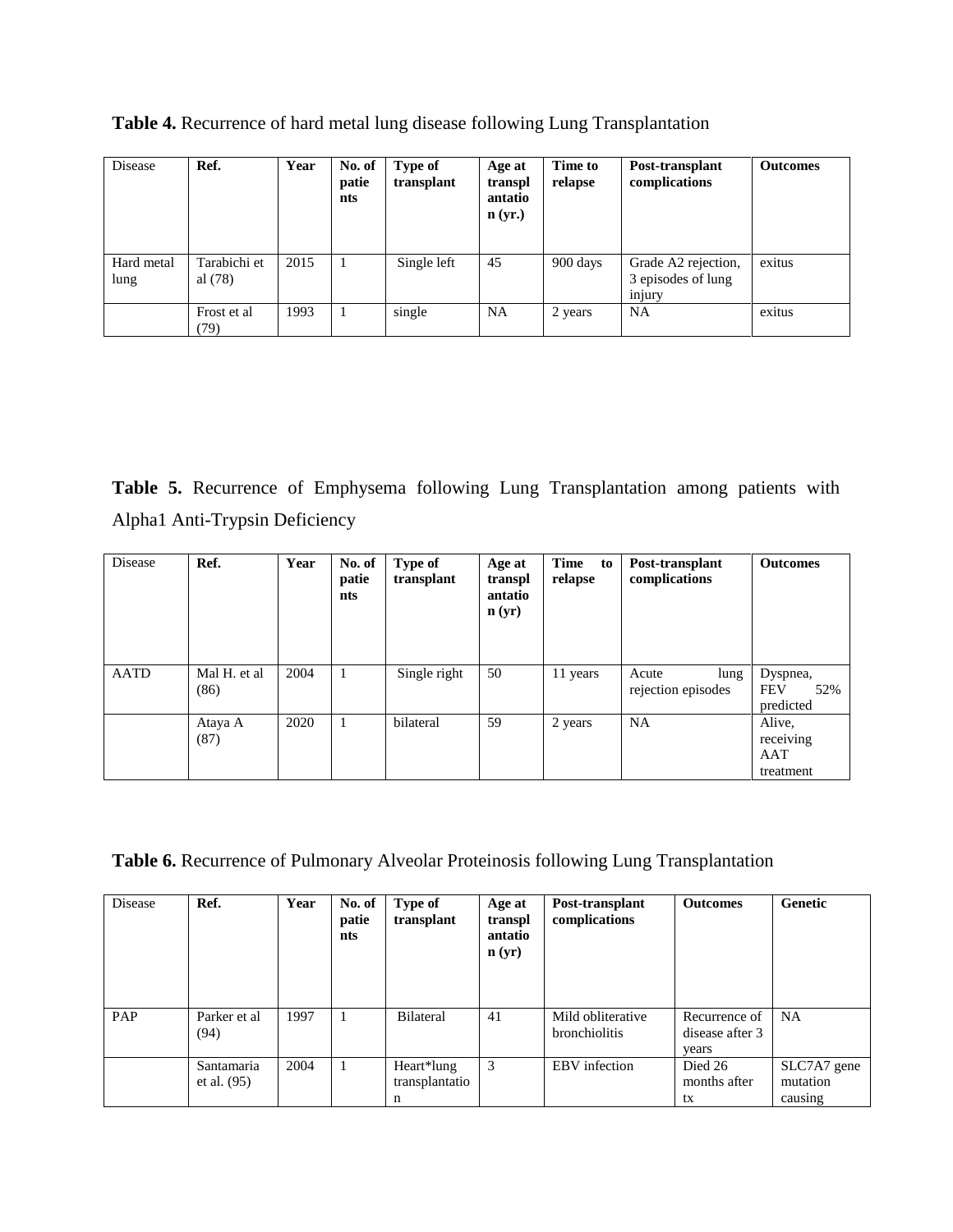|  |              |      |                  |    |                  |                  | lysinuric<br>protein<br>intolerance |
|--|--------------|------|------------------|----|------------------|------------------|-------------------------------------|
|  | Takaki et al | 2016 | <b>Bilateral</b> | 36 | Dyspnea at $9th$ | Recurrence of    | Nonsense                            |
|  | (96)         |      |                  |    | month            | PAP at $16^{th}$ | mutation in                         |
|  |              |      |                  |    |                  | month, exitus    | CSF2RB                              |

**Table 7.** Recurrence of Interstitial lung disease following Lung Transplantation

| Type of<br><b>ILD</b> Disease | Ref.                    | Year | No. of<br>patien<br>ts | Type of<br>transplant | Age at<br>transpla<br>ntation<br>(yr) | Post-transplant<br>complications                                                   | <b>Outcomes</b>                                                      |
|-------------------------------|-------------------------|------|------------------------|-----------------------|---------------------------------------|------------------------------------------------------------------------------------|----------------------------------------------------------------------|
| <b>DIP</b>                    | King et al<br>(107)     | 1997 | 1                      | Left single           | 52                                    | Cytomegalovirus and<br>Nocardia infections                                         | Recurrence<br>after 1 month<br>and death at 8 <sup>th</sup><br>month |
| <b>DIP</b>                    | Verleden et al<br>(108) | 1998 | $\mathbf{1}$           | Left single           | 51                                    | Grade A2 rejection<br>Pneumocystis carinii<br>pneumonia                            | Recurrence<br>after 1 year<br>and good<br>recovery                   |
| <b>DIP</b>                    | Kotecha et al<br>(109)  | 2019 | 1                      | <b>Bilateral</b>      | 59                                    | Antibody mediated<br>rejection,<br>cytomegalovirus and<br>aspergillus<br>pneumonia | Recurrence<br>after 14<br>months                                     |
| <b>NSIP</b>                   | Bhatt et al<br>(110)    | 2010 | $\mathbf{1}$           | <b>Bilateral</b>      | 42                                    | Grade 3 PGD, HIT,<br>DVT, grade A2B0<br>rejection                                  | Recurrence<br>after several?<br>months                               |
| HP                            | Kern et al<br>(111)     | 2013 | $\mathbf{1}$           | <b>Bilateral</b>      | 49                                    | <b>NA</b>                                                                          | Recurrence<br>after 3 years                                          |
| <b>PM-ILD</b>                 | Arboleda et al<br>(112) | 2014 | $\mathbf{1}$           | <b>Bilateral</b>      | 15                                    | <b>NA</b>                                                                          | Recurrence at<br>$9^{\rm th}$ month and<br>death                     |
| NSIP-F                        | Scallan et al<br>(113)  | 2020 | $\mathbf{1}$           | <b>Bilateral</b>      | 52                                    | Grade A3 rejection                                                                 | Recurrence<br>after 30<br>months                                     |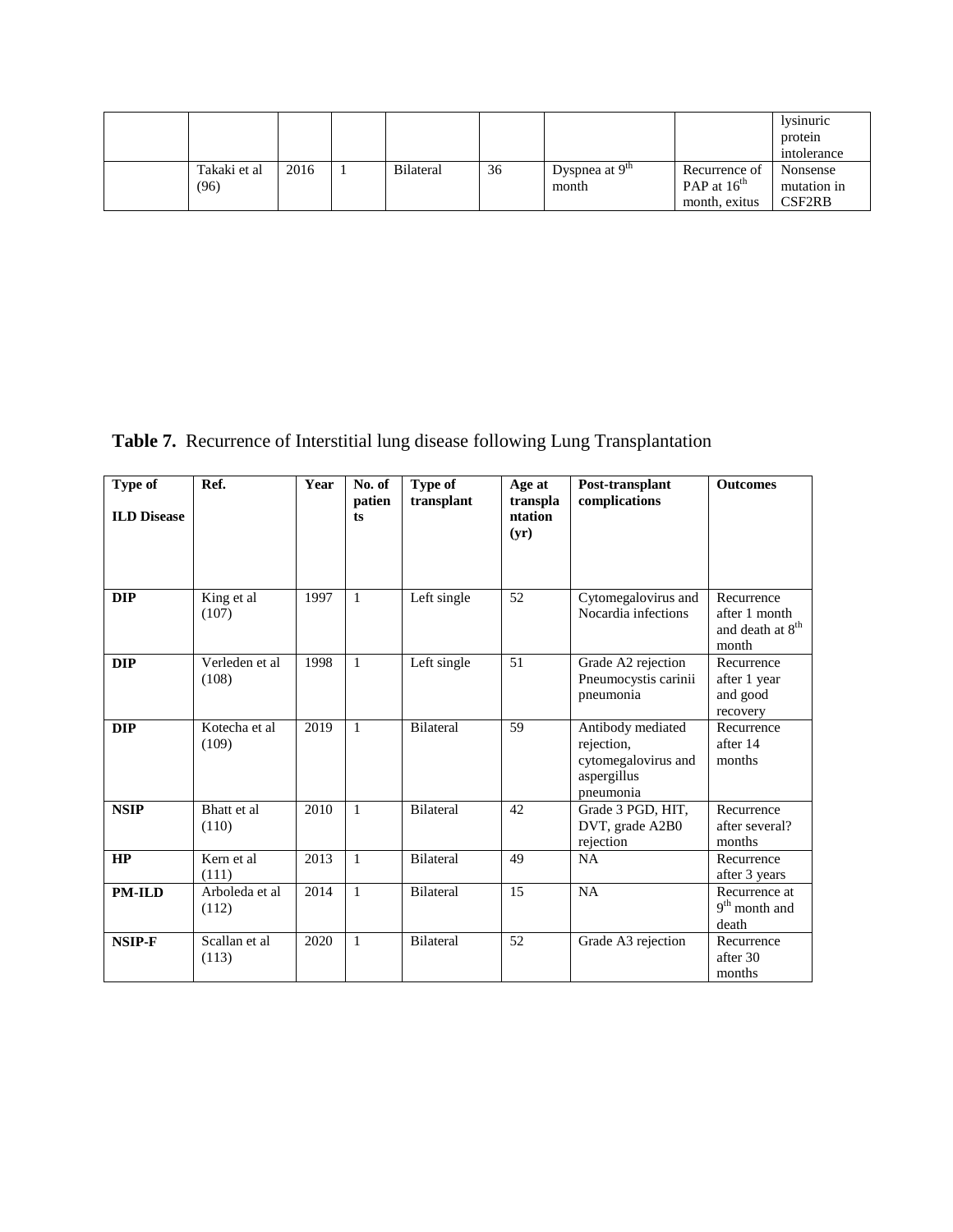| <b>Disease</b> | Ref.                       | Year | No. of<br>patie<br>nts | <b>Type of</b><br>transplant | Age at<br>transpl<br>antatio<br>n(yr.) | Time<br>to<br>relapse | Post-transplant<br>complications                          | <b>Outcomes</b>                                                 |
|----------------|----------------------------|------|------------------------|------------------------------|----------------------------------------|-----------------------|-----------------------------------------------------------|-----------------------------------------------------------------|
| <b>IPH</b>     | Calabrese et<br>al $(118)$ | 2002 | -1                     | <b>Bilateral</b>             | 36                                     | 3 years               | A2 rejection                                              | Recovery<br>after<br>augmentation<br>of<br>steroid<br>treatment |
|                | al<br>Ross<br>et<br>(119)  | 2020 |                        | <b>Bilateral</b>             | 26                                     | 1.5 years             | PGD<br>Severe<br>requiring<br>ECMO.<br>pulmonary syphilis | Alive, stable<br>disease                                        |

**Table 8.** Recurrence of Idiopathic Pulmonary Hemosiderosis following Lung Transplantation

**Table 9.** Recurrence of Bronchoalveolar Carcinoma following Lung Transplantation

| Ref.               | No. of       | No<br>of       | Type of tx    | Post-transp.              | <b>Outcomes</b>  | <b>Survival</b> |
|--------------------|--------------|----------------|---------------|---------------------------|------------------|-----------------|
|                    | transpl      | <b>RS</b>      |               | complications             |                  |                 |
|                    |              |                |               |                           |                  |                 |
| Perrot<br>et<br>al | 26           | 13             | SLT:8         | 4 died post-op            | 9 of them died   | 5-year          |
| (121)              |              |                | <b>BLT:17</b> |                           | between<br>11    | survival<br>was |
|                    |              |                | HLT:1         |                           | and 82 months    | 39%             |
|                    |              |                |               |                           | from             |                 |
|                    |              |                |               |                           | respiratory      |                 |
|                    |              |                |               |                           | failure          |                 |
| Zorn<br>al<br>et.  | 8            | 6              | SLT: 2        | 3<br>died<br>patients     | Recurrence       | Survival of 87  |
| (122)              |              |                | BLT:6         | because of progressive    | free<br>for<br>2 | and 76 months   |
|                    |              |                | lre-tx BLT    | pulmonary failure and     | patients         | for recurrence  |
|                    |              |                |               | cerebral edema            |                  | free patients   |
| Shin<br>al<br>et   | 6            | 3              | <b>BLT</b>    | Recurrence at 10, 39      | Similar          | Alive           |
| (123)              |              |                |               | and 48 months             | radiological     |                 |
|                    |              |                |               |                           | and              |                 |
|                    |              |                |               |                           | histological     |                 |
|                    |              |                |               |                           | features with    |                 |
|                    |              |                |               |                           | primary tumor    |                 |
| Garver et al       | $\tau$       | $\overline{4}$ | BLT:5         | Recurrence from 10 to     | Similar          | 1 patient who   |
| (124)              |              |                | SLT:2         | 48 months                 | histological     | had re-tx died  |
|                    |              |                |               |                           | and molecular    | 9 months after  |
|                    |              |                |               |                           | features         | LT              |
| Gomez-             | $\mathbf{1}$ | $\mathbf{1}$   | <b>BLT</b>    | 35<br>after<br>Recurrence | 3<br>pulmonary   | NA              |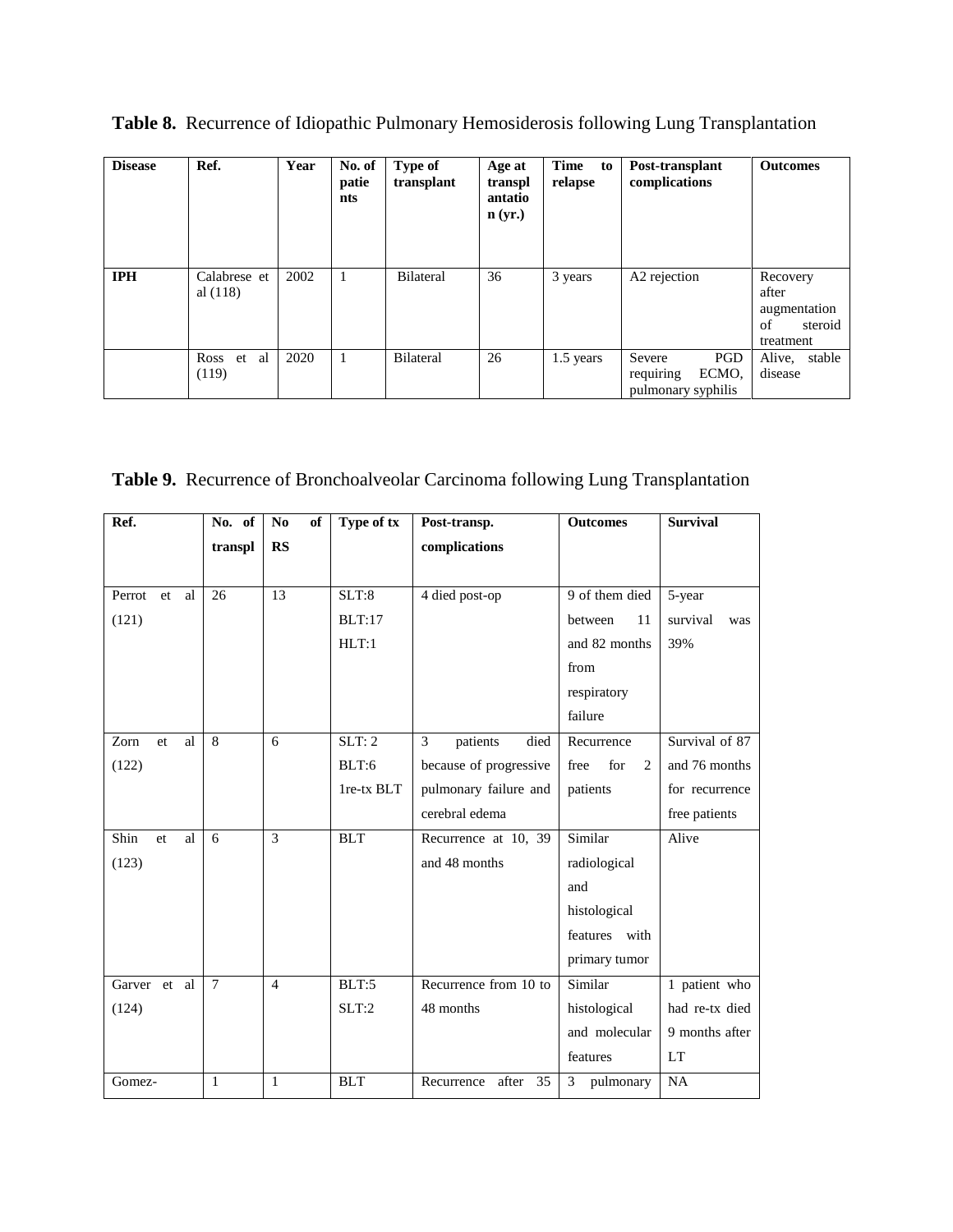| Roman et<br>al |  | months | wedge         |  |
|----------------|--|--------|---------------|--|
| 125            |  |        | resections    |  |
|                |  |        | were          |  |
|                |  |        | performed for |  |
|                |  |        | recurrence    |  |

## **Table 10.** Recurrence of Diffuse Pan Bronchiolitis following Lung Transplantation

| <b>Disease</b> | Ref.                    | Year | No. of<br>patie<br>nts | Type of<br>transplant | Age at<br>transplant<br>ation $(yr.)$ | Post-transplant<br>complications                                     | <b>Outcomes</b>                                              |
|----------------|-------------------------|------|------------------------|-----------------------|---------------------------------------|----------------------------------------------------------------------|--------------------------------------------------------------|
| <b>DPB</b>     | Baz MA et<br>al $(130)$ | 1995 |                        | <b>Bilateral</b>      | <b>NA</b>                             | Recurrence of<br>disease after 10<br>weeks                           | Improvement<br>of allograft<br>function with<br>erythromycin |
|                | Chen F et al<br>(128)   | 2015 | 2                      | <b>Bilateral</b>      | 35                                    | Recurrence after<br>4 months,<br>pseudomonas<br>and CMV<br>infection | Death after 6<br>years                                       |

**Table 11.** Recurrence of pulmonary vascular diseases following Lung Transplantation

| <b>Disease</b>                                      | Ref.                            | Year | No. of<br>patien<br>ts | <b>Type of</b><br>transplant | Age at<br>transpl<br>antatio<br>$\mathbf{n}$ (yr.) | <b>Time</b><br>to<br>relapse | Post-transplant<br>complications                                            | <b>Outcomes</b>            |
|-----------------------------------------------------|---------------------------------|------|------------------------|------------------------------|----------------------------------------------------|------------------------------|-----------------------------------------------------------------------------|----------------------------|
| <b>Pulmonary</b><br>capillary<br>hemangiomatosis    | Lee<br>et al<br>(133)           | 2010 | $\mathbf{1}$           | <b>Bilateral</b>             | 52                                                 | 8 months                     | Organizing<br>pneumonia,<br>bronchitis,<br>small<br>airway dysfunction      | Rejection and<br>BO, death |
| Idiopathic<br>pulmonary<br>arterial<br>hypertension | Narul<br>et<br>a<br>al<br>(131) | 2014 | $\mathbf{1}$           | <b>Bilateral</b>             | 62                                                 | 1 year                       | of<br>Recurrence<br>pulmonary<br>hypertension<br>and<br>right heart failure | Death after 13<br>months   |